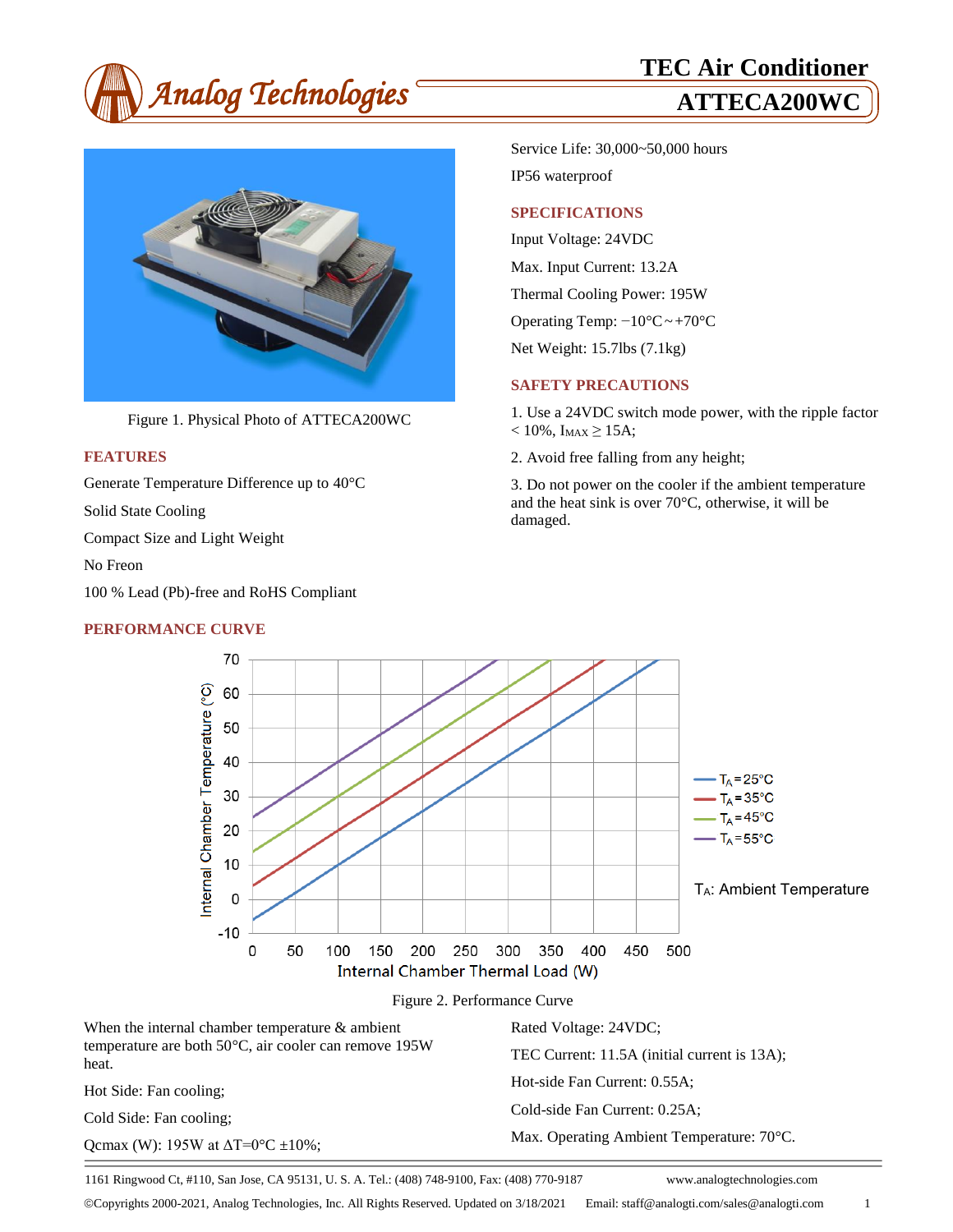

# **DIMENSIONS**



Figure 3. Mechanical Dimensions (mm)

**MOUNTING**



1161 Ringwood Ct, #110, San Jose, CA 95131, U. S. A. Tel.: (408) 748-9100, Fax: (408) 770-9187 www.analogtechnologies.com

Copyrights 2000-2021, Analog Technologies, Inc. All Rights Reserved. Updated on 3/18/2021 Email: staff@analogti.com/sales@analogti.com 2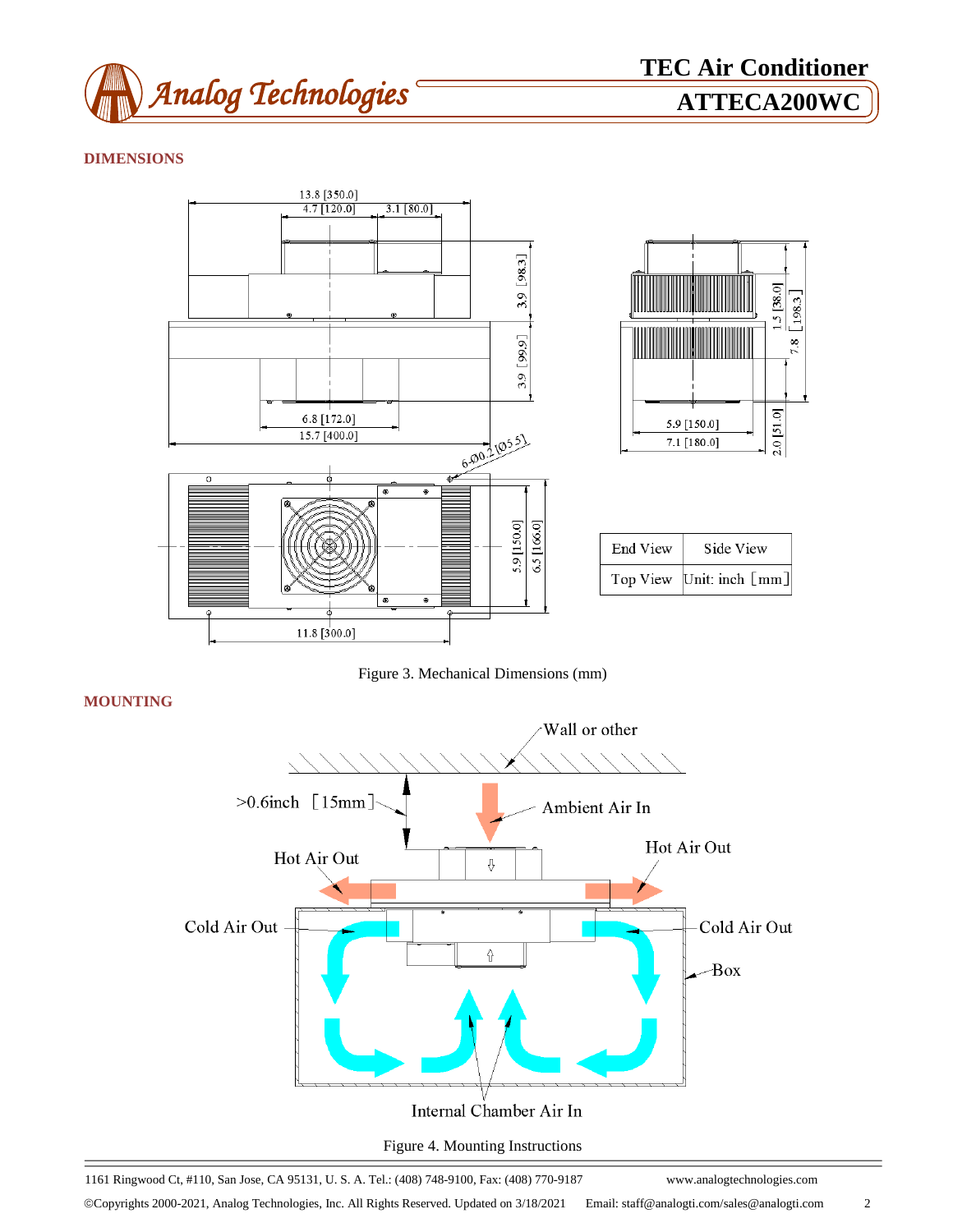

# **MENU CODE SELECTION**



Figure 5. Physical Photo of the Control Panel

#### Table 1. Menu code description

| <b>Symbols</b> | <b>Description</b>              | <b>Setting Range</b> | <b>Default Settings</b> | Unit   |
|----------------|---------------------------------|----------------------|-------------------------|--------|
| F <sub>0</sub> | Hysteresis for heating          | $0 \sim 15$          |                         | r      |
| F1             | Hysteresis for cooling          | $0 \sim 15$          |                         | r      |
| F2             | Temperature limit setting       | $-9 \sim F3$         | 15                      | r      |
| F <sub>3</sub> | Setting upper temperature limit | $F2 \sim 99$         | 30                      | C      |
| F <sub>4</sub> | Temperature correction          | $-7 \sim +7$         | $\Omega$                | C      |
| F <sub>5</sub> | Delay start                     | $0 - 7$              | $\theta$                | minute |
| F <sub>6</sub> | Low temperature alarm output    | $-9 \sim F6$         | $-9$                    | C      |
| F7             | High temperature alarm output   | $F7 \sim 99$         | 70                      | $\sim$ |

Press **Rst** to set the TEC air cooler. Press ▲ or ▼ to increase or decrease the parameter value. **Set light** is on. Press **Set** to exit the setting.

#### **Constant Temperature Control**

1. When the measured temperature  $\geq$  F3, start the cooling output; when the measured temperature  $\leq$  F3 – F1, shut down the output.

2. When the measured temperature value < F2, start the heating output; when the measured temperature  $\geq$  F2 + F0, shut down the output.

#### **Constant Temperature Setting**

Press the **Rst** to enter the menu, and press ▲ or ▼ until "F2" or "F3" code is displayed. Press **Set** to display the temperature setting value, and then press the  $\triangle$  or  $\nabla$  to adjust the temperature value.

"F2" indicates the lowest temperature in the temperature range, "F3" is the highest temperature in the temperature range.

### **Hysteresis**

Hysteresis is the difference between the temperature at which the controller switches off and the temperature at which it switches on again. The minimum difference is  $0 \, \text{C}$ , and the maximum  $15 \text{ C}$ .

Press the **Rst** to enter the menu, and then press **△** or ▼ until "F0" or "F1" code is displayed. Press **Rst** to display the setting value of hysteresis, and then press the  $\triangle$  or  $\nabla$ to adjust the value. "F0" refers to the hysteresis for heating, and "F1" is the hysteresis for cooling.

#### **Temperature Calibration**

When the measured temperature is different from standard temperature, use this temperature calibration function to make these two temperatures consistent. Calibrated temperature = temperature before calibration + calibrated value (positive, negative or 0).

Press the **Rst** to enter the menu, and then press **▲** or ▼ until "F4" is displayed. Press **Rst** to display the temperature calibration value, and then press the  $\triangle$  or  $\nabla$ to adjust the value.